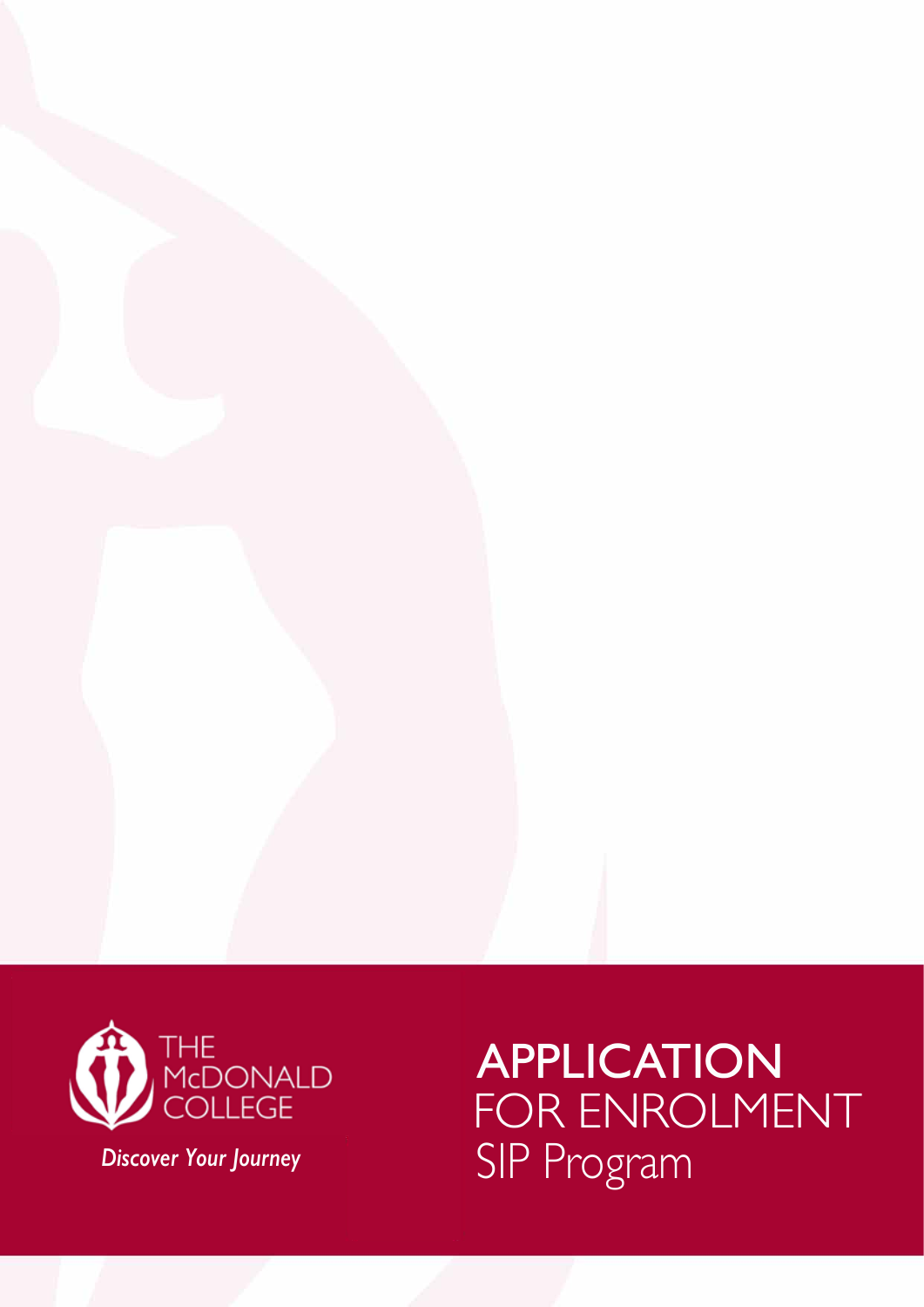# THE McDONALD COLLEGE **APPLICATION FOR ENROLMENT FORM**

# **APPLICANT'S DETAILS**

|              | Is applicant of Aboriginal/Torres Strait Islander descent? Y/N |                        |
|--------------|----------------------------------------------------------------|------------------------|
|              |                                                                | Proposed Year of Entry |
|              |                                                                |                        |
|              |                                                                |                        |
|              |                                                                |                        |
|              |                                                                |                        |
|              |                                                                |                        |
|              |                                                                |                        |
|              |                                                                |                        |
| Applying as: | $\Box$ Day Student $\Box$ Boarder (Female Only)                |                        |
|              | $\Box$ International Student                                   |                        |

# **FAMILY DETAILS**

Applicant lives with: □ Both parents □ Parent I □ Parent 2 □ Guardian □ Other (Please specify person and their relation to the applicant) Court Order or Parenting Plan, if any, relevant to the applicant:  $\Box$  No  $\Box$  Yes (Please attach a copy)

### Parent | / Guardian

### Parent 2 / Guardian

| Title: | Title: |
|--------|--------|
|        |        |
|        |        |
|        |        |
|        |        |
|        |        |
|        |        |
|        |        |
|        |        |
|        |        |
|        |        |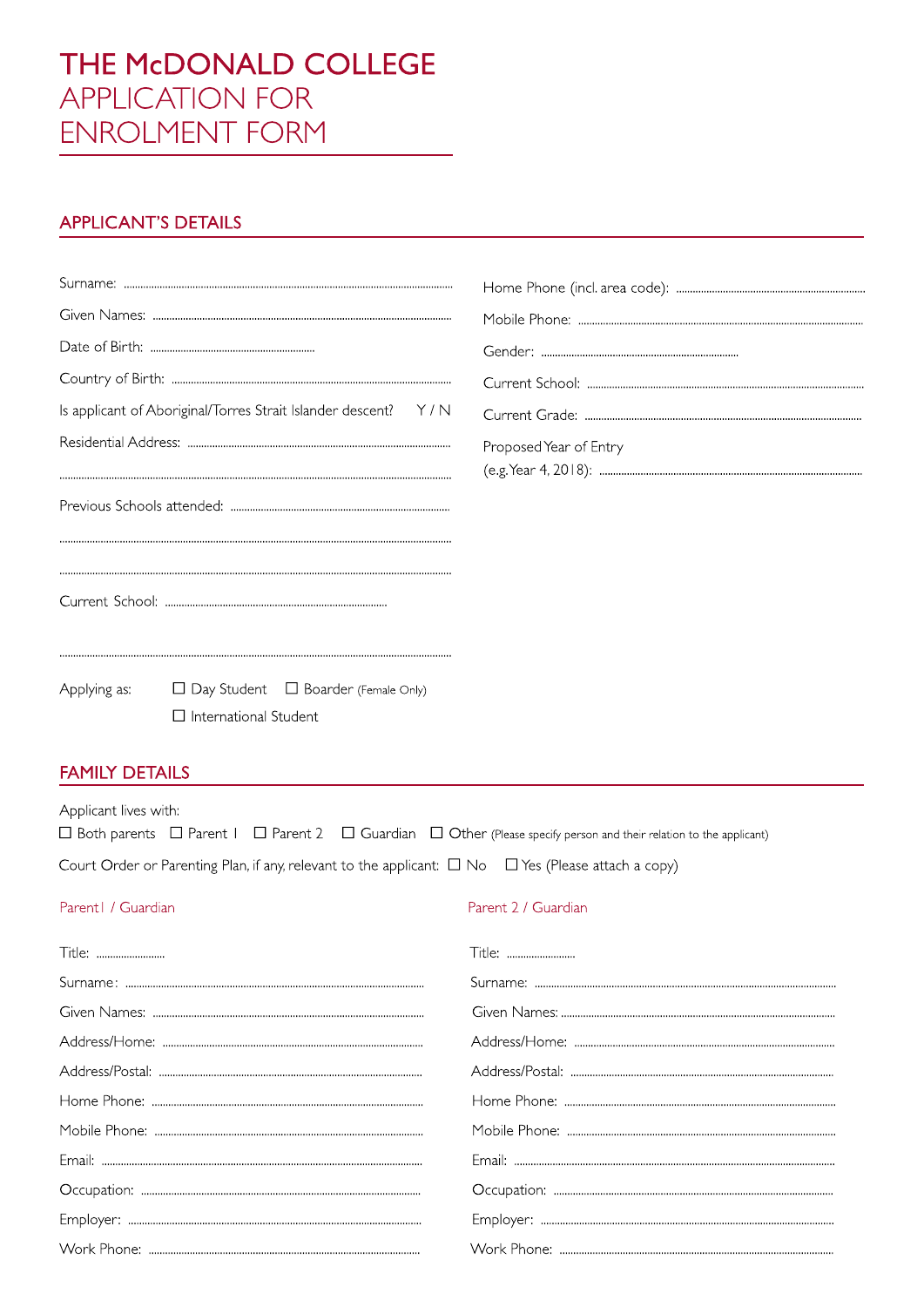# **GENERAL INFORMATION**

| Person responsible for prompt payment of School Fees and | School Reports and correspondence should be addressed to: |                 |  |
|----------------------------------------------------------|-----------------------------------------------------------|-----------------|--|
| Accounts:                                                | $\Box$ Both parents                                       | $\Box$ Parent   |  |
|                                                          | $\Box$ Parent 2                                           | $\Box$ Guardian |  |
| Address:                                                 |                                                           |                 |  |
|                                                          |                                                           |                 |  |
|                                                          |                                                           |                 |  |
| $\Box$ ater                                              |                                                           |                 |  |

# **LEARNING & SUPPORT INFORMATION**

The College maintains a high commitment to inclusive schooling by supporting students with additional needs. The College recognises that adjustments may be required for students with learning and support needs so that they can participate at school to their full potential.

| Does the student have any psychometric, psychological or other                                                |                      | Intervention for Behaviour                                                            | $\Box$ Yes $\Box$ No |
|---------------------------------------------------------------------------------------------------------------|----------------------|---------------------------------------------------------------------------------------|----------------------|
| assessment in relation to their learning?<br>$\Box$ No                                                        |                      | Occupational Therapy                                                                  | $\Box$ Yes $\Box$ No |
| $\Box$ Yes (If 'Yes' please attach documentation to provide details on<br>assessment and summary of findings) |                      | Personal Care Support                                                                 | $\Box$ Yes $\Box$ No |
|                                                                                                               |                      | Physical Adjustments to the Environment                                               | $\Box$ Yes $\Box$ No |
| Does the student receive or has received any of the following?                                                |                      | Signing or Braille                                                                    | $\Box$ Yes $\Box$ No |
| Developmental Physiotherapy                                                                                   | $\Box$ Yes $\Box$ No | Speech Therapy                                                                        | $\Box$ Yes $\Box$ No |
| English as a Second Language                                                                                  | $\Box$ Yes $\Box$ No | Vision Impairment Support                                                             | $\Box$ Yes $\Box$ No |
| Exam Provisions                                                                                               | $\Box$ Yes $\Box$ No | Other Support                                                                         | $\Box$ Yes $\Box$ No |
| Hearing Impairment Support                                                                                    | $\Box$ Yes $\Box$ No | If so, please specify: <i>communication communication communication</i> communication |                      |
| $\Box$ Yes $\Box$ No<br>Individual Teacher/Aide Time                                                          |                      |                                                                                       |                      |

### **HEALTH INFORMATION**

Does the applicant currently take medication (Please list):

| Is applicant fully immunised?<br>(Please attach immunisation record):                                                                                                                                                                | $\square$ Yes $\square$ No |  |  |
|--------------------------------------------------------------------------------------------------------------------------------------------------------------------------------------------------------------------------------------|----------------------------|--|--|
| Does the applicant have any specific health problems which the<br>school should be aware of, including serious illnesses, accidents,<br>operations, disabilities or disorders. If yes, please provide details<br>in the space below: |                            |  |  |
|                                                                                                                                                                                                                                      |                            |  |  |
|                                                                                                                                                                                                                                      |                            |  |  |
| Allergies                                                                                                                                                                                                                            | $\Box$ Yes $\Box$ No       |  |  |
| Anxiety                                                                                                                                                                                                                              | $\Box$ Yes $\Box$ No       |  |  |
| Asthma                                                                                                                                                                                                                               | $\square$ Yes $\square$ No |  |  |
| $\Box$ Mild $\Box$ Severe                                                                                                                                                                                                            |                            |  |  |
| Attention Deficit Disorder                                                                                                                                                                                                           | $\Box$ Yes $\Box$ No       |  |  |

| Attention Deficit Hyperactivity Disorder<br>$\Box$ Hyperactive $\Box$ Impulsive | $\Box$ Yes $\Box$ No       |
|---------------------------------------------------------------------------------|----------------------------|
| Autism Spectrum (including Asperger's Syndrome)                                 | $\Box$ Yes $\Box$ No       |
| Depression                                                                      | $\square$ Yes $\square$ No |
| Diabetes                                                                        | $\Box$ Yes $\Box$ No       |
| Epilepsy                                                                        | $\Box$ Yes $\Box$ No       |
| Eye / Vision / Visual Processing Difficulties                                   | $\Box$ Yes $\Box$ No       |
| Motor Skill Difficulties                                                        | $\square$ Yes $\square$ No |
| <b>Heart Condition</b>                                                          | $\Box$ Yes $\Box$ No       |
| Language Disorder                                                               | $\Box$ Yes $\Box$ No       |
| Respiratory Problems                                                            | $\square$ Yes $\square$ No |
| Other                                                                           | $\Box$ Yes $\Box$ No       |
|                                                                                 |                            |
|                                                                                 |                            |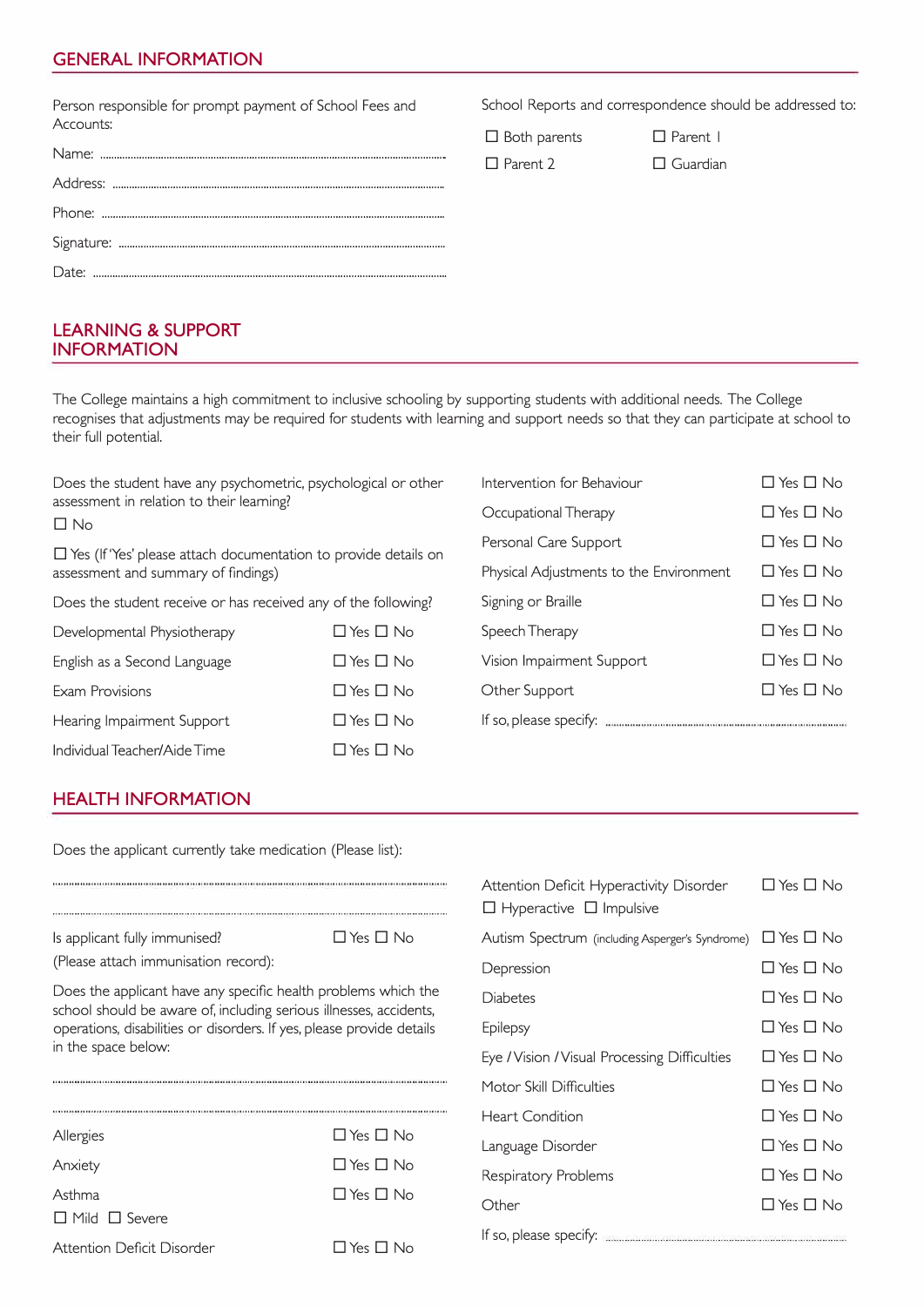# **INTERNATIONAL STUDENTS**

| This section should only be completed if the student is not an<br>Australian citizen or permanent resident in Australia. |                                                                                                                                                                                                                                                      |  |  |
|--------------------------------------------------------------------------------------------------------------------------|------------------------------------------------------------------------------------------------------------------------------------------------------------------------------------------------------------------------------------------------------|--|--|
|                                                                                                                          |                                                                                                                                                                                                                                                      |  |  |
|                                                                                                                          |                                                                                                                                                                                                                                                      |  |  |
|                                                                                                                          | With whom will the student reside while in Australia:                                                                                                                                                                                                |  |  |
| Is the student currently in Australia on a VISA?<br>$\Box$ Yes $\Box$ No                                                 | $\Box$ Parent $\Box$ Suitable Relative<br>$\Box$ Homestay Family (that includes guardianship)                                                                                                                                                        |  |  |
|                                                                                                                          | Note: Where a student is not in the care of a parent or legal                                                                                                                                                                                        |  |  |
|                                                                                                                          | guardian while living in Australia, enrolment at the College will<br>be dependent on the student having accommodation which is                                                                                                                       |  |  |
|                                                                                                                          | approved by the School.                                                                                                                                                                                                                              |  |  |
|                                                                                                                          | If the parents of the applicant are unable to nominate a suitable                                                                                                                                                                                    |  |  |
| Current IELTS/English Testing Requirments score:<br>(Documentation must be submitted with application)                   | relative to act as the student's guardian, the parents must employ<br>the services of a professional guardian/homestay services that<br>includes guardianship. The College does not provide guardianship<br>services for its international students. |  |  |

### **Details of Appointed Guardian**

An Appointed Guardian must be:

- Appointed by the parent/s of the applicant or a person who has custody of the applicant

- Over twenty-one (21) years of age

- Of good character

- Able to communicate effectively with school staff in English and be able to look after the student at home during a period of ill health

- Be the first point of contact with the school and be able to communicate with the parents on behalf of the school.

Written approval of a nominated suitable relative to act as the student's guardian must be provided by the parent/s together with a copy of the Family Census (translated to English) which shows the family relationship. The Department of Immigration and Border Protection (DIBP) defines a 'suitable relative' as a person who is: a grandparent, brother, sister, aunt, uncle, niece or nephew, or a step-grandparent, step-brother, step-sister, step-aunt, step-uncle, step-niece or step-nephew.

### Guardian's Relationship to Student:

#### **Homestay Parent Details:**

| Mr/Mrs/Ms/Miss/Dr/Rev | Mr/Mrs/Ms/Miss/Dr/Rev |
|-----------------------|-----------------------|
|                       |                       |
|                       |                       |
|                       |                       |
|                       |                       |
|                       |                       |
|                       |                       |
|                       |                       |
|                       |                       |
|                       |                       |
|                       |                       |